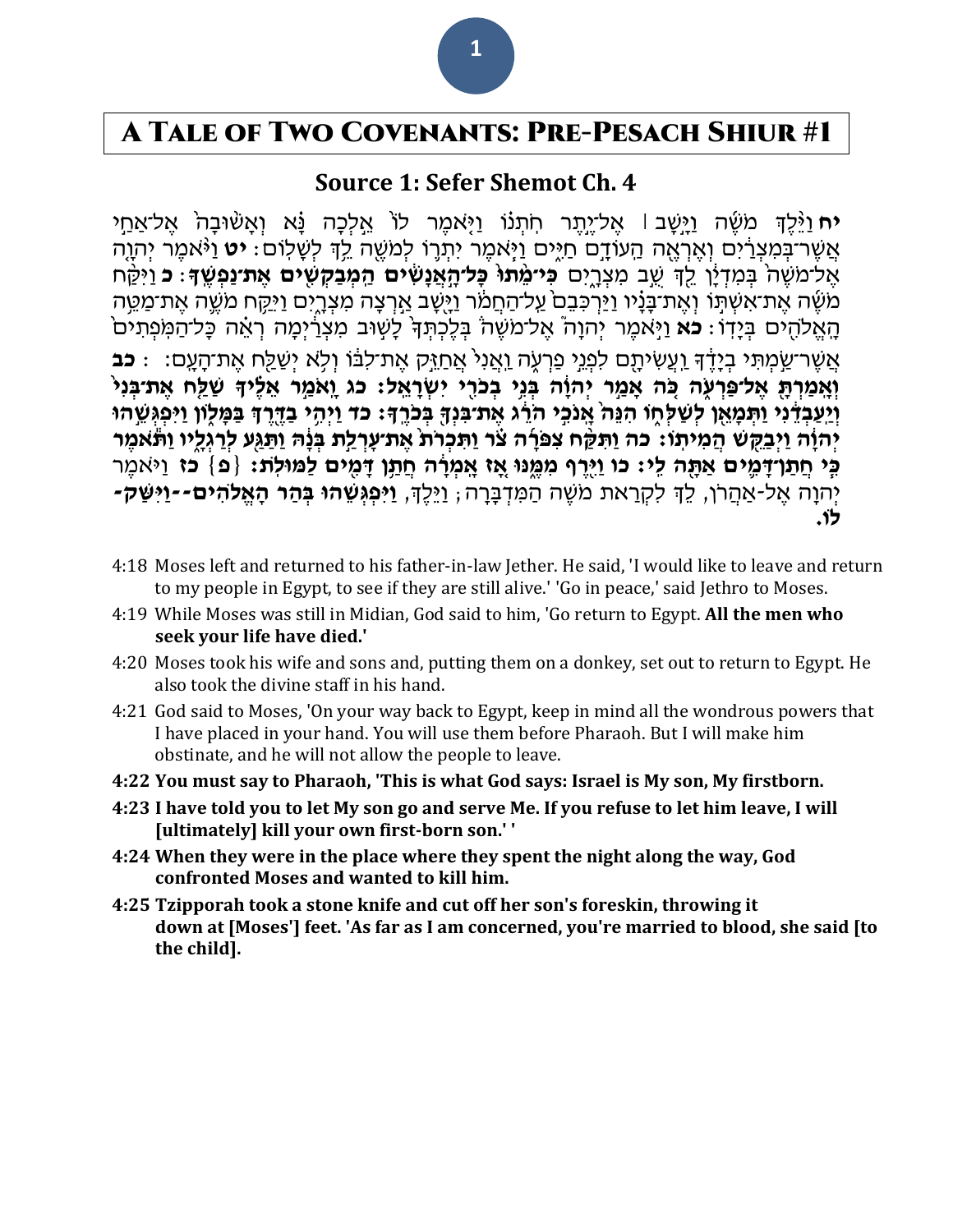**4:26 [God] then spared [Moses]. '[You were] married to blood because of circumcision,' she said.**

**4:27: 27 And God said to Aaron: 'Go into the wilderness to meet Moses.' And he went, and met him in the mountain of God, and kissed him.**

The above translation has Hashem trying to kill Moshe; What's hard to understand about the simple meaning of the text? (there is another view that Hashem was trying to kill his son; it's actually ambiguous because it says המיתו ויבקש and therefore unclear as to whom Hashem is trying to

kill.)

### **Source 2: Commentary of Rashi**

**ויהי:** משה בדרך במלון: **ויבקש המיתו:** המלאך למשה, לפי שלא מל את אליעזר בנו, ועל שנתרשל נענש מיתה. תניא אמר רבי יוסי חס ושלום לא נתרשל, אלא אמר אמול ואצא לדרך, סכנה היא לתינוק עד שלשה ימים, אמול ואשהה שלשה ימים, הקב״ה צוני (פסוק י״ט) לך שוב מצרים. ומפני מה נענש, לפי שנתעסק במלון תחלה. במסכת נדרים (דף לא ב). והיה המלאך נעשה כמין נחש ובולעו מראשו ועד ירכיו, וחוזר ובולעו מרגליו ועד אותו מקום, הבינה צפורה שבשביל המילה הוא :ותגע לרגליו: השליכתו לפני רגליו של משה ותאמר: על בנה **כי חתן דמים אתה לי:** אתה היית גורם להיות החתן שלי נרצח עליך, הורג אישי אתה לי **וירף**: המלאך ממנו. אז הבינה שעל המילה בא להורגו **אמרה חתן דמים למולת**: חתני היה נרצח על דבר המילה **למולת:** על דבר המולות. שם דבר הוא, והלמייד משמשת בלשון על, כמו (שמות יד ג) ואמר פרעה לבני ישראל. ואונקלוס תרגם דמים, על דם המילה

#### **Now he was:** [I.e.,] Moses.

on the way, in an inn and sought to put him to death: [I.e., He sought] Moses, because he had neglected to circumcise his son Eliezer. Because he neglected it, he was [to be] punished with death. It was taught in a Braitha: Rabbi Jose said: God forbid! Moses did not neglect it, but he reasoned: Shall I circumcise [him] and go forth on the road? It will be dangerous for the child for three days. Shall I circumcise [him] and wait three days? The Holy One, blessed be He, commanded me, "Go, return to Egypt." [Moses hurried to Egypt intending to circumcise Eliezer upon his return.] Why [then] was he to be punished with death? Because first he busied himself with [the details of] his lodging. [This appears] in tractate Nedarim (31b). The angel turned into a sort of serpent and swallowed him [Moses] from his head to his thighs, and then [spit him out and] swallowed him from his feet to his private parts. Zipporah therefore understood that it was because of [the failure to perform] the circumcision [that this occurred]. — and cast it to his feet: She cast it before Moses' feet. —

**and she said:** about her son. For you are a bridegroom of blood to me: You were a cause that my bridegroom would [almost] be murdered. You are to me the slayer of my bridegroom**. So He released:** [I.e.,] the angel [released] him. Then she understood that [it was] because of the circumcision that he had come to slay him. she said, "A bridegroom of blood concerning the circumcision": My bridegroom would have been murdered because of the circumcision. concerning the circumcision: Heb. לתֹוּמַל concerning the circumcision. This is a noun, and the "lammed" serves as an expression meaning "concerning," similar to "And Pharaoh will say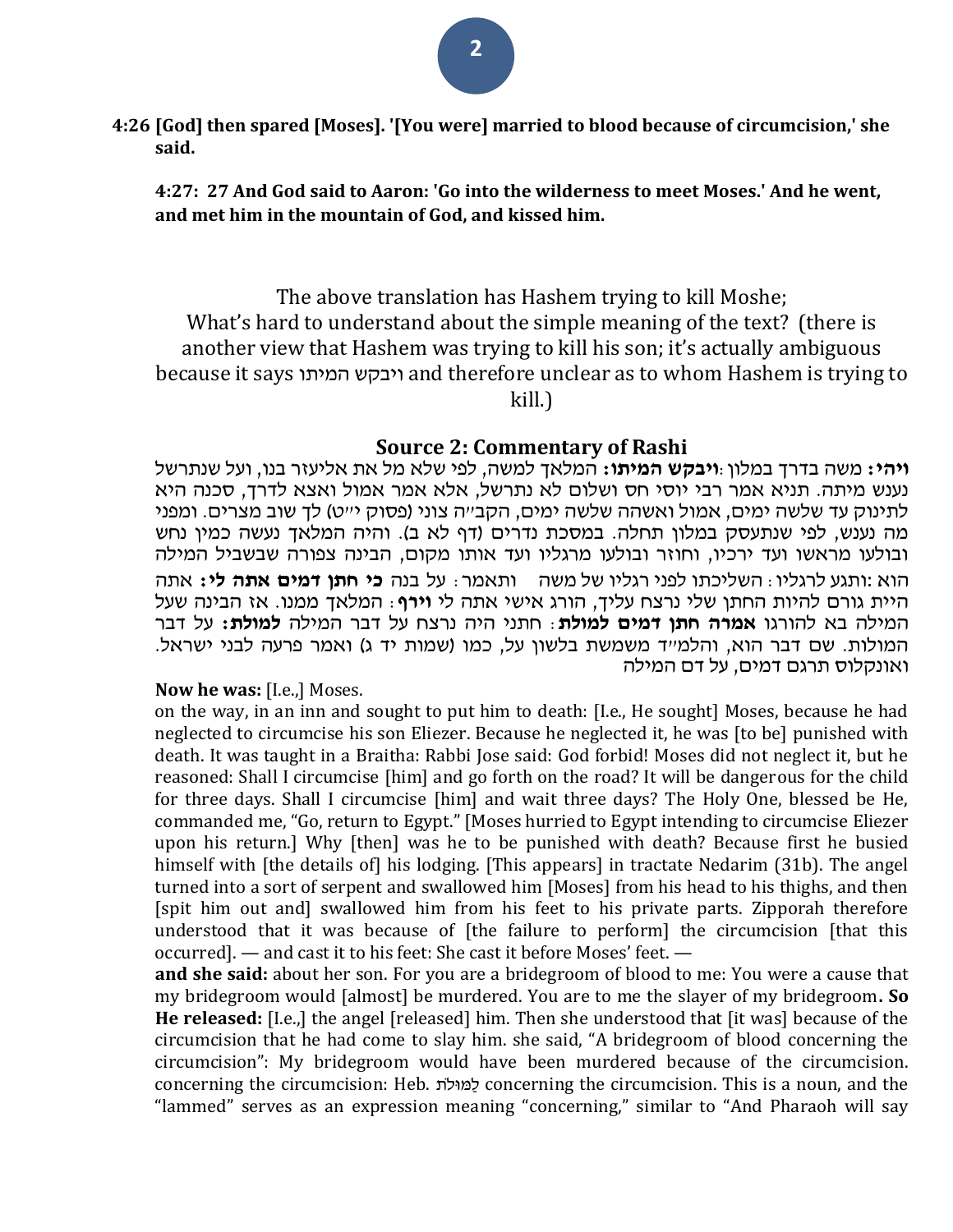concerning the children of (לְבְנֵי) Israel" (Exod. 14:3). Onkelos, however, translates יַמְים as referring to the blood of the circumcision.

### **Source 3: HaKetav Vihakabbalah**

And if not for the opinion of our predecessors, I would have said **that 'Vayevakesh hamito' does not refer to Hashem, but rather to Moshe**, and its meaning is that through his encounter [pegisha] with Hashem, Moshe realized that his sin was visited upon him, and that he had not done well by delaying the performance of his Creator's will, and so much did his sin become great in his own eyes that this encounter was mild and not sufficient to remove his sin, and he said in his heart, 'If I am evil before God, why should I live? It would be better for me to cease to exist, and to choose death over life,' and this is the meaning of 'vayevakesh hamito,' that Moshe wanted Hashem to kill him

ולולי דעת קדמונינו הייתי אומר **שאין ויבקש המיתו מוסב על ה' רק על משה** וטעמו ע"י פגישת הדבר הרע נתעורר משה כי נפקד עליו עונו , ולא טוב עשה בהתאחרו בעשיית רצון קונו , וכל כך הגדיל עון זה בעיניו עד שפגישה זו היתה קלה ואינה מספקת לנשוא בו עונו ואמר בלבו אם אהיה רשע לפני האלקים למה לי חיים טוב לי להתבטל מן המציאות ולבחור במותי מבחיי , וזהו ויבקש המיתו - חפץ משה שימיתוהו

### *How does Haketav Vehakabbalah address the philosophical difficulty of understanding Hashem's actions in the story?*

### **Source 4: Don Isaac Abravanel**

Prophecy descended upon Moshe always, and he always needed to meditate and think about his mission. Therefore, when he came to the inn and occupied himself all that night with making provisions for lodging, and he did not meditate on the matters of his mission and his prophecy first, when the prophetic flow came upon him, it found him unprepared for prophecy. When it says "vayifgeshehu Hashem," it means that prophecy came upon him while his heart and his thoughts were burdened with the matters of his lodging and his wife and sons, and since he was found unprepared for the acceptance of prophecy, he experienced pain and danger and his spirit was rattled. And the meaning of "vayevakesh hamito" is not that Hashem wanted to kill him, for He desires kindness, but rather that the divine flow came upon him when he was unprepared, and therefore he was endangered and reached the gates of death.

הנבואה היתה יורדת על משה תמיד והיה צריך לעמוד תמיד בהתבודדותו ומחשבתו בשליחותו ולכן כשבא במלון ונתעסק בעסקי לינה כל אותו הלילה ולא התבודד בעניני שליחותו ונבואתו תחילה הנה כשחל עליו שמה השפע מצאו בלתי מוכן לנבואה וז"א ויפגשהו ה' 'שבא רוצה לומר' הנבואה עליו

ולבו ומחשבותיו היו טרודים בעסקי לינתו ואשתו ובניו ומפני שנמצא בלתי מוכן לקבול השפע ההוא היה עליו הצער והסכנה ההיא ותפעם רוחו .וה"א ויבקש המיתו לא שהיה רוצה הש" י להמיתו כי חפץ חסד הוא אלא שפגש אותו השפע העליון בהיותו בלתי מוכן ולכן נסתכן והגיע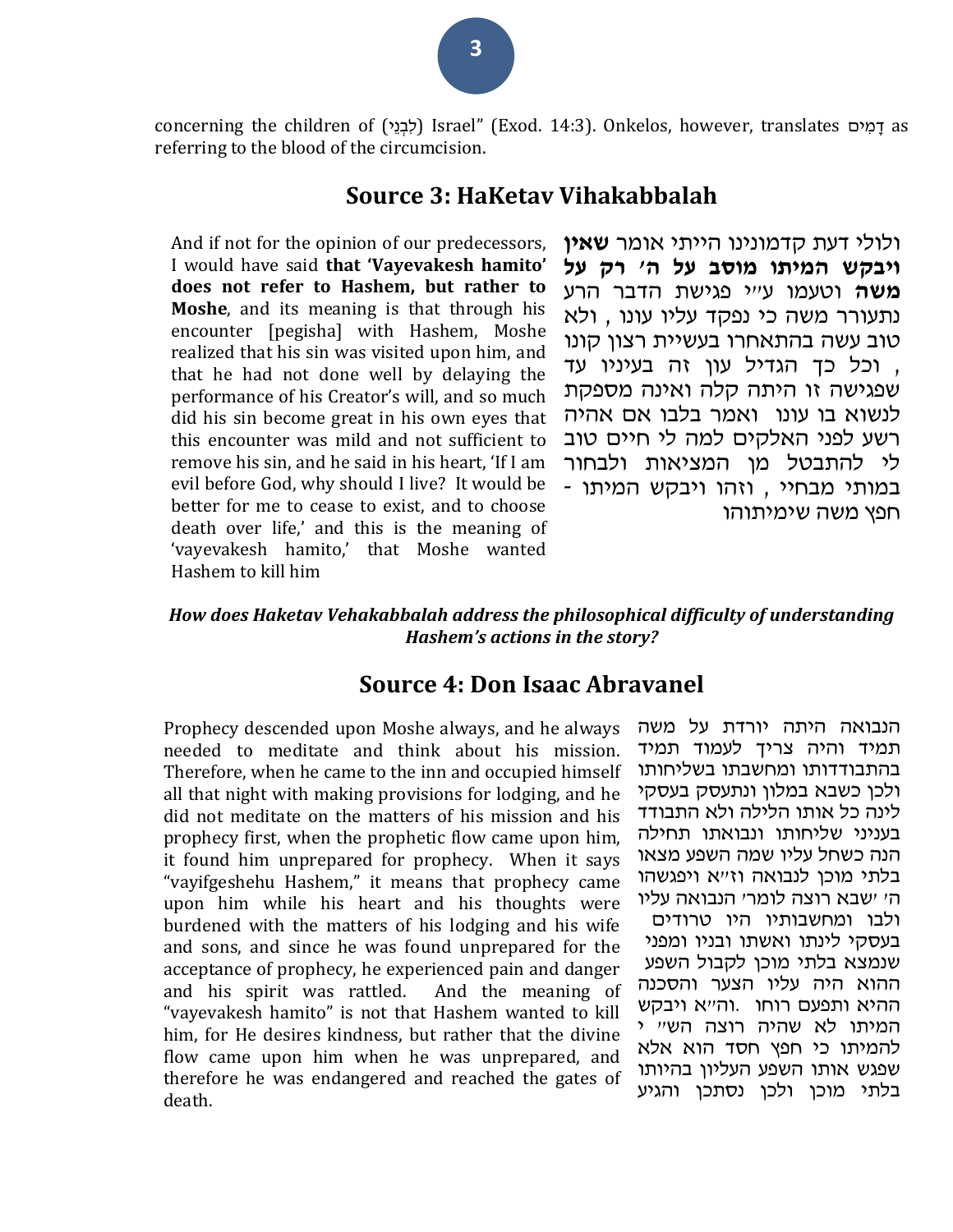לשערי מות

**Mrs. Rivka Kahan:** The interpretations of Haketav Vehakabbalah and Abarbanel, in addition to addressing the moral justification for Hashem's actions, solve a linguistic difficulty as well. The usage of the word "vayevakesh" is perplexing when used to describe an action of God; if Hashem "seeks" to do something, then it is done.

## **Source 5: Shadal – R. Shemuel David Luzzato**

### **]כב[ בני בכרי ישראל** :אעפ"י שלקץ הימים אהפוך אל העמים שפה ברורה לקרוא כולם בשם ה' ולעבדו שכם אחד, **מ"מ ישראל נכבד אצלי מכולם מצד מה שהיה הראשון בעבודתי בתעות כל האומות מעלי**

### **Hashem has an ultimately universalistic vision, but He cannot ignore Am Yisrael's role in being the first to serve Him:**

### ]כג**[ הנה אנכי הרג את בנך בכורך** יקשה כי הנה זאת היא האחרונה שבמכות, ומשה לא הזכירה לפרעה אלא לבסוף, ולמה יזכירה לו כאן?

**Shadal begins his commentary with the question of why Hashem's speech to Moshe at this point includes a mention of** *makkat bekhorot***, given that Moshe does not warn Pharoah of** *makkat bekhorot* **until much later:** 

ואשר אני אהזה לי כי הנה משה אמר ליתרו )למעלה י"ח( **ואראה העודם חיים, מוכח מזה שלא הגיד לו דבר משליחות ה', רק אמר כי נכסף לראות בית אביו** 

**Shemot 4:23 includes a veiled warning from Hashem to Moshe that if he does anything to delay the geulah, his own bekhor will be in danger. Given Moshe's reluctance to accept the mission of returning to Mitzrayim to redeem Bnei Yisrael, the necessity of such a warning is perhaps self-evident. When Moshe tells Yitro of his plan to return to Mitzrayim, he presents his purpose as a reunion with his kinsmen, not as a mission to redeem Bnei Yisrael from slavery**

**א"כ בהוליכו עמו את אשתו ואת בניו, שלא ידעו דבר מענין השליחות, אין ספק כי אשתו ובנו הגדול כשיראו, שילך לפני מלך מצרים לדבר לו לשלח את ישראל, יניאו את לבו ויעכבוהו מעשות שליחותו מיראתם שמא פרעה ימיתהו**, וה' ידע זאת ורע בעיניו על שהוליך אשתו,ובניו עמו, ובפרט כי משה כבר נפתה אחר עצת אשתו והיה שומע לעצתה יותר מן הראוי, כי איחר מילת בנו אחר עבור שמונת ימים, שאם היה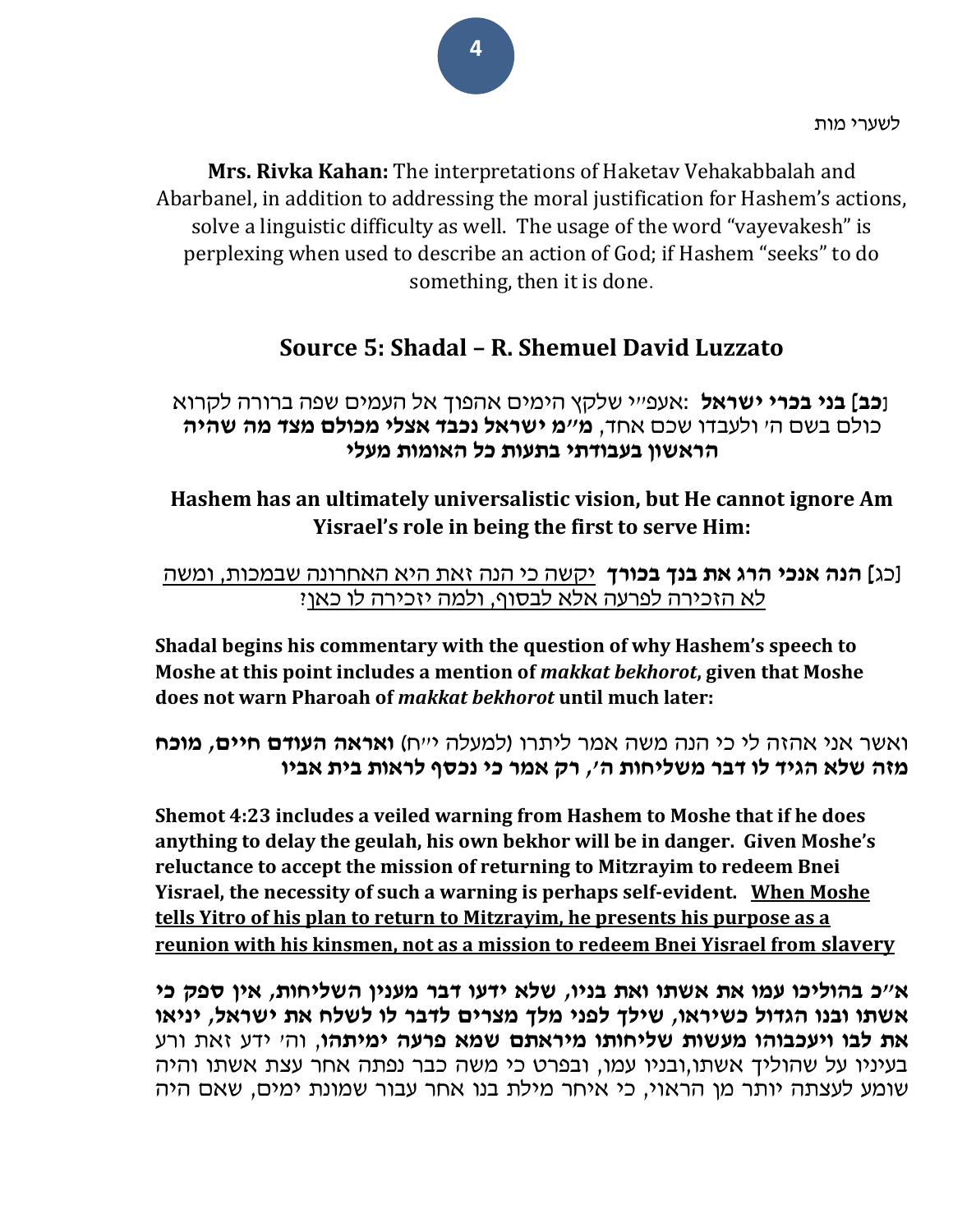### בתוך שמונת ימים ללידתו, לא ייתכן שתצא אשתו עמו לדרך, **א"כ נראה ששמע בקולה למול אותו בן י"ג שנה כמשפט הישמעאלים והמדינים**

Shadal suggests that, given the backdrop that Yitro (and, presumably, Tziporah) does not know Moshe's true intentions in returning to Mitzrayim, Moshe's decision to bring Tziporah and his children with him is problematic. In all probability, Tziporah will prevail upon Moshe not to antagonize Pharoah, out of concern for their family's safety. Furthermore, Shadal thinks that the text indicates that Tziporah has already influenced Moshe to circumcise their sons at the age of thirteen in keeping with the customs of her family's culture, rather than at eight days.

**על כן אמר לו ה' כדבר הזה, למען יבין כי גם הוא, אם לא יעשה שליחותו, באופן שיהיה סיבה לעיכוב יציאת ישראל ממצרים, גם הוא כך יהיה ענשו, שיהרוג ה' את בנו בכורו, וכן היה, כי בהיותם במלון והיה רע בעיני ה' כי הולך הוא עם אשתו ובניו, ויפגשהו ה' ויבקש המיתו**, אומר אני, שהכוונה להמית את בנו בכורו הנזכר למעלה שתי פעמים

Therefore, Hashem said to him the following – so that he would also understand: If he does not fulfil his mission, and there would therefore be a delay in the exodus from Egypt, his punishment will be that Hashem kills his first born son. And that is what actually occurred: While they were in the inn, God became angry that he was going with his wife and sons and Hashem sought to kill his son – I say: His first born son mentioned earlier

Who was Hashem seeking to kill? The Bekhor of Moshe and Tzippora – Gershom!

### **Source 6: Ch. 2 of Shemot**

**כב** ַו ת ֶלד בן, ַוִי ְקָׁרא ֶאת-שְ מֹו **22** And she bore a son, and he called his ֹגְרְשׁם ָּ כִּי אָמַר--גֵּר הָייתִי,  $\{ \, \Delta \}$  בְּאֶרֶץ נָכְרִיָּה.  $\{ \, \Delta \}$ name Gershom; for he said: 'I have been a stranger in a strange land.' **{P}**

**ואז אמר משה לצפורה שאירע להם זה על שאיחרו למול את בנם הקטון, ואז צפורה חשה ולא התמהמהה ומלה את ערלת בנה, לא הבן החולה הנרמז בכינוי המיתו ובכינוי ויפגשהו, שהוא היה הבן הגדול שכבר נימול, אלא מלה את הקטון שלא הגיע לי"ג שנה ולא מלוהו, ותגע לרגליו של משה ותאמר כנגד משה חתן דמים אתה לי, בעינך ולא בעיני בננו הגדול חולה, ואתה סיבת מיתתו**, אולי חשבה כי טורח הדרך היה סיבת חליו; וכשראתה כי מיד רפה החולי ממנו, אמרה חתן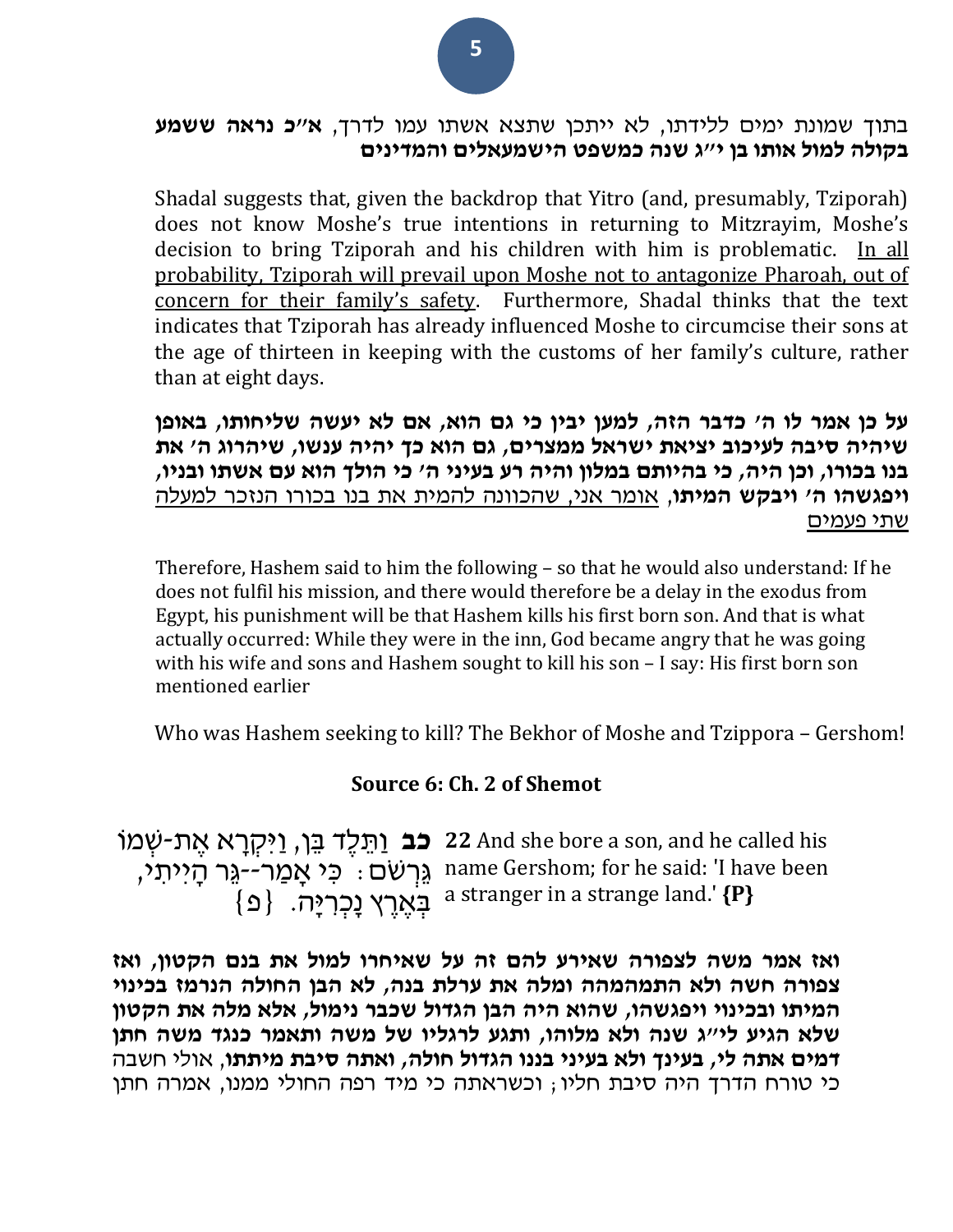### דמים למולות. **ולהיות כי עדיין קרובים היו למדין, חזרה צפורה עם בניה לבית אביה, ומשה הלך לבדו, וזה היה רצון האל, כדי שלא יהיה למשה מעכב לעשות שליחותו. וזה טעם אחר שלוחיה כי כאן שילח אותה והלכה אל בית אביה.**

Then Moshe said to Tzipporah that this occurred because they had not yet circumcised their younger son, and Tzipporah then hurried and did the Berit Milah, not on the ill son who was hinted at in the phrase "and he confronted him" - he was the older son who was already circumcised, but the younger who had not yet reached the age of thirteen…since they were still close to Midian, Tzipporah returned with her sons to her father's home, and Moshe went on his own, and this was the desire of God, that nothing should hold Moshe back from completing his mission. And this is the meaning of (the verse in Perashat Yitro) "….after her having being sent…." – because this is where he sent her – and she went to her father's house.

## **Source 7: Shemot Ch. 18**

| א וַיִּשְׁמַע יִתְרוֹ כֹהֵן מִדְיַן, חֹתֵן                                                            | <b>1</b> Now Jethro, the priest of Midian,                                                                                            |
|-------------------------------------------------------------------------------------------------------|---------------------------------------------------------------------------------------------------------------------------------------|
| משֶׁה, אֵת כָּל-אֲשֶׁר עָשָׂה אֱלֹהִים                                                                | Moses' father-in-law, heard of all                                                                                                    |
| ַלְמֹשֶׁה, וּלְיִשְׂרָאֵל עַמּוֹ : כִּיֹ                                                              | that God had done for Moses, and for                                                                                                  |
| הוציא יְהוַה אֵת-יִשְׂרָאֵל,                                                                          | Israel His people, how that the LORD                                                                                                  |
| ממִצְרַיִם.                                                                                           | had brought Israel out of Egypt.                                                                                                      |
| ב וַיִּקַח, יִתְרוֹ חֹתֵן מִשֶּׁה, אֶת-                                                               | 2 And Jethro, Moses' father-in-law,                                                                                                   |
| צפּרָה, <b>אֵשֶׁת מִשָּׁה--אַחַר,</b>                                                                 | took Zipporah, Moses' wife, after he                                                                                                  |
| שלוחיה.                                                                                               | had sent her away,                                                                                                                    |
| ּג וְאֵת, שְׁנֵי בָנֶיהָ: אֲשֶׁר שֵׁם<br>הָאֵחָד, גֵּרְשׁם--כִּי אֲמַר, גֵּר<br>הייתי בארץ נכריה.     | 3 and her two sons; of whom the<br>name of the one was Gershom; for<br>he said: 'I have been a stranger in<br>a strange land';        |
| ד וְשֵׁם הָאֶחָד, אֱלִיעֶזֶר--כִּי <i>-</i><br>אַלהֵי אָבי בִּעֵזְרִי, וַיַּצְלֵנִי מֵחֶרֶב<br>פּרעה. | 4 and the name of the other was<br>Eliezer: 'for the God of my father was<br>my help, and delivered me from the<br>sword of Pharaoh.' |

# *Advantage of Shadal's approach?*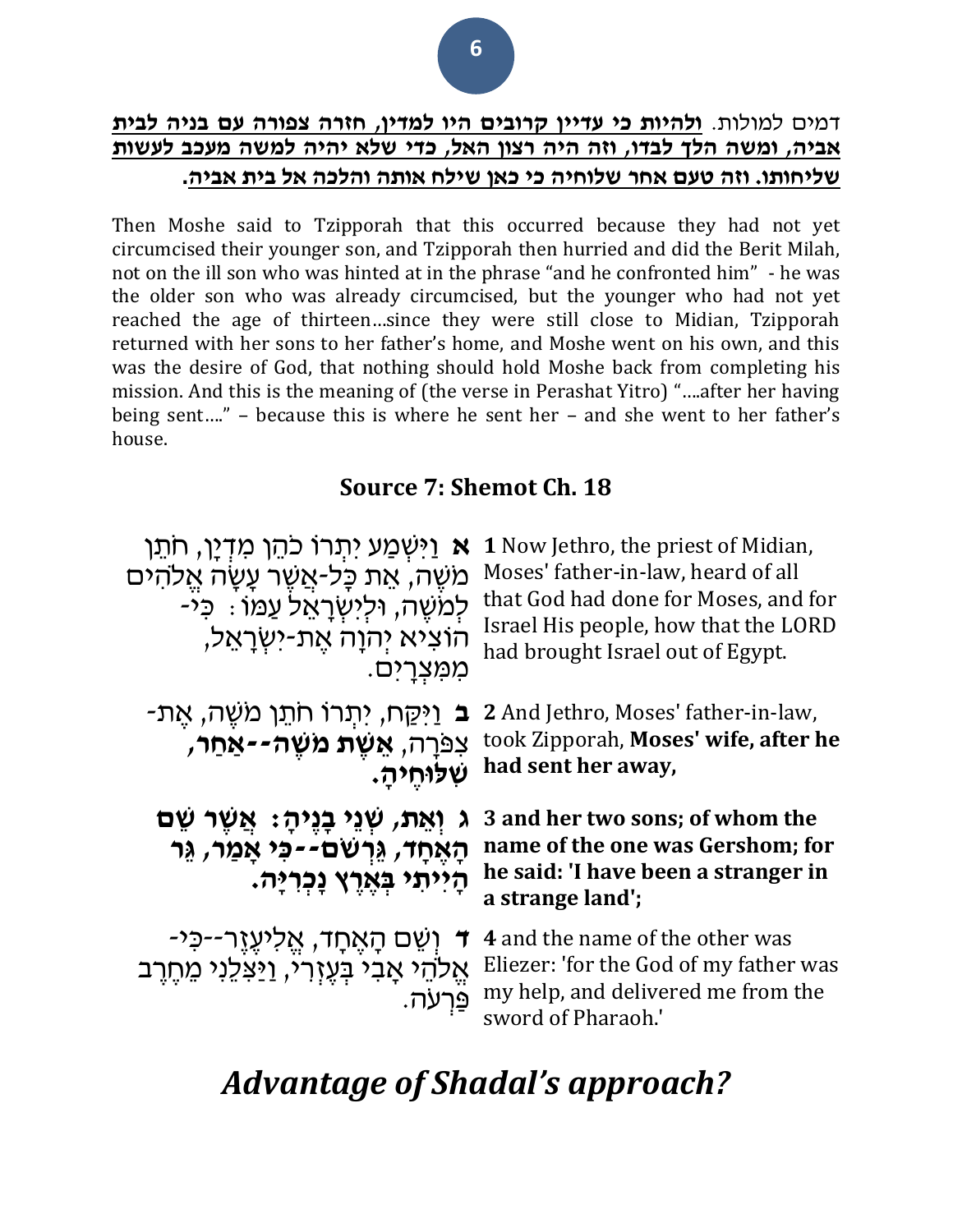# **Literary Connections…..**

| <b>יט</b> וַיּאמֵר יִהוַה אֵל-מֹשֵׁה בִּמְדְיַן,<br>לֶךְ שֶׁב מְצִרָיִם : כִּי <b>-מֵתוּ, כָּל-</b><br>ּהָאֲנָשִׁים, הַמְבַקְשִׁים, אֵת-<br>ַנְפְשֶׁ†ָ.                                                                       | <b>19</b> And the LORD said unto Moses in Midian.<br>'Go, return into Egypt; for all the men are<br>dead that sought thy life.                                                                                                             |  |
|-------------------------------------------------------------------------------------------------------------------------------------------------------------------------------------------------------------------------------|--------------------------------------------------------------------------------------------------------------------------------------------------------------------------------------------------------------------------------------------|--|
| <b>ֿכ</b> וַיִּקַּח מֹשֶׁה אֱת-אִשָּׁתּוֹ וְאֵת-<br>בָּנָיו, וַיַּרִכִּבֵם עַל-הַחֲמֹר, וַיָּשָׁב,<br>-אַרְצָה מִצְרָיִם ; וַיִּקַּח מֹשֶׁה אֶת<br>ּמַטֵּה הָאֵלֹהִים, בִּיָדוֹ.                                              | <b>20</b> And Moses took his wife and his sons, and<br>set them upon an ass, and he returned to the<br>land of Egypt; and Moses took the rod of God<br>in his hand.                                                                        |  |
| <b>כא</b> וַיּאמֵר יִהוָה, אֵל-מֹשֵׁה,<br>בִּלֵכְתִּךְ לָשׁוּב מִצְרַיִמָה, רָאֵה כָּל-<br>הַמֹּפְתִים אֲשֶׁר-שַׂמִתִּי בְיָדֵךָ<br>וַעֲשִׂיתָם לִפְנֵי פַרְעֹה ; וַאֲנִי אֲחַזֶּק<br>ּאֵת-לִבּוֹ, וְלֹא יְשַׁלַּח אֱת-הָעָם. | <b>21</b> And the LORD said unto Moses: <i>N</i> hen<br>thou goest back into Egypt, see that thou do<br>before Pharaoh all the wonders which I have<br>put in thy hand; but I will harden his heart, and<br>he will not let the people go. |  |
| <b>כב</b> וְאָמַרְתָּ, אֵל-פַּרְעֹה ּ כֹּה אָמַר<br>יִהוָה, בִּנִי בְּכֹרִי יִשְׂרָאֵל.                                                                                                                                       | <b>22</b> And thou shalt say unto Pharaoh: Thus saith<br>the LORD: Israel is My son, My first-born.                                                                                                                                        |  |
| <b>ָכֹג</b> וָאֹמַר אֵלֵיךָ, שַׁלַַח אֵת-בִּנִי<br>וְיַעַבְדֵנִי, וַתְּמָאֵן, לִשַּׁלְחוֹ--הִנֵּה<br>אַנֹכִי הֹרֵג, אֵת-בִּנְךָ בְּכֹרֶךָ.                                                                                    | <b>23</b> And I have said unto thee: Let My son go,<br>that he may serve Me; and thou hast refused to<br>let him go. Behold, I will slay thy son, thy first-<br>$born. --$                                                                 |  |
| כד וַיְהִי בַדֶּרֵךָ, בַּמְּלוֹן; וַיְּפְגִּשֶׁהוּ<br>יִהוָה, וַיִּבַּקֵּשׁ הַמִּיתוֹ.                                                                                                                                        | 24 And it came to pass on the way at the<br>lodging-place, that the LORD met him, and<br>sought to kill him.                                                                                                                               |  |
| <b>כה</b> וַתִּקַח צִפּרָה צֹר, וַתְּכְרֹת אֵת-<br>ַעֲרָלַת בִּנָהּ, וַתַּגַּע, לְרַגְלָיו<br>וַתּאמֵר, כִּי חֵתַן-דָּמִים אַתָּה לִי.                                                                                        | 25 Then Zipporah took a flint, and cut off the<br>foreskin of her son, and cast it at his feet; and<br>she said: 'Surely a bride groom of blood art thou<br>to me.                                                                         |  |
| <b>כו</b> וַיִּרֶף, מִמֶּנּוּ ; אָז, אָמְרָה, חֲתַן<br>דַּמִים, לַמּוּלֹת.  {פ}                                                                                                                                               | <b>26</b> So He let him alone. Then she said: 'A<br>bridegroom of blood in regard of the<br>circumcision. $\{P\}$                                                                                                                          |  |
| <b>כז</b> וַיּאמֵר יִהוָה אֵל-אַהַרֹן, לֵדְ<br>לִקְרַאת מֹשֶׁה חַמִּדְבָּרָה ; וַיֵּלֶדָּ,<br>וַיִּפְגְּשֵׁהוּ בְּהַר הָאֱלֹהִים--וַיִּשַּׁק-<br>לו.                                                                          | 27 And the LORD said to Aaron: 'Go into the<br>wilderness to meet Moses.' And he went, and<br>met him in the mountain of God, and kissed<br>him.                                                                                           |  |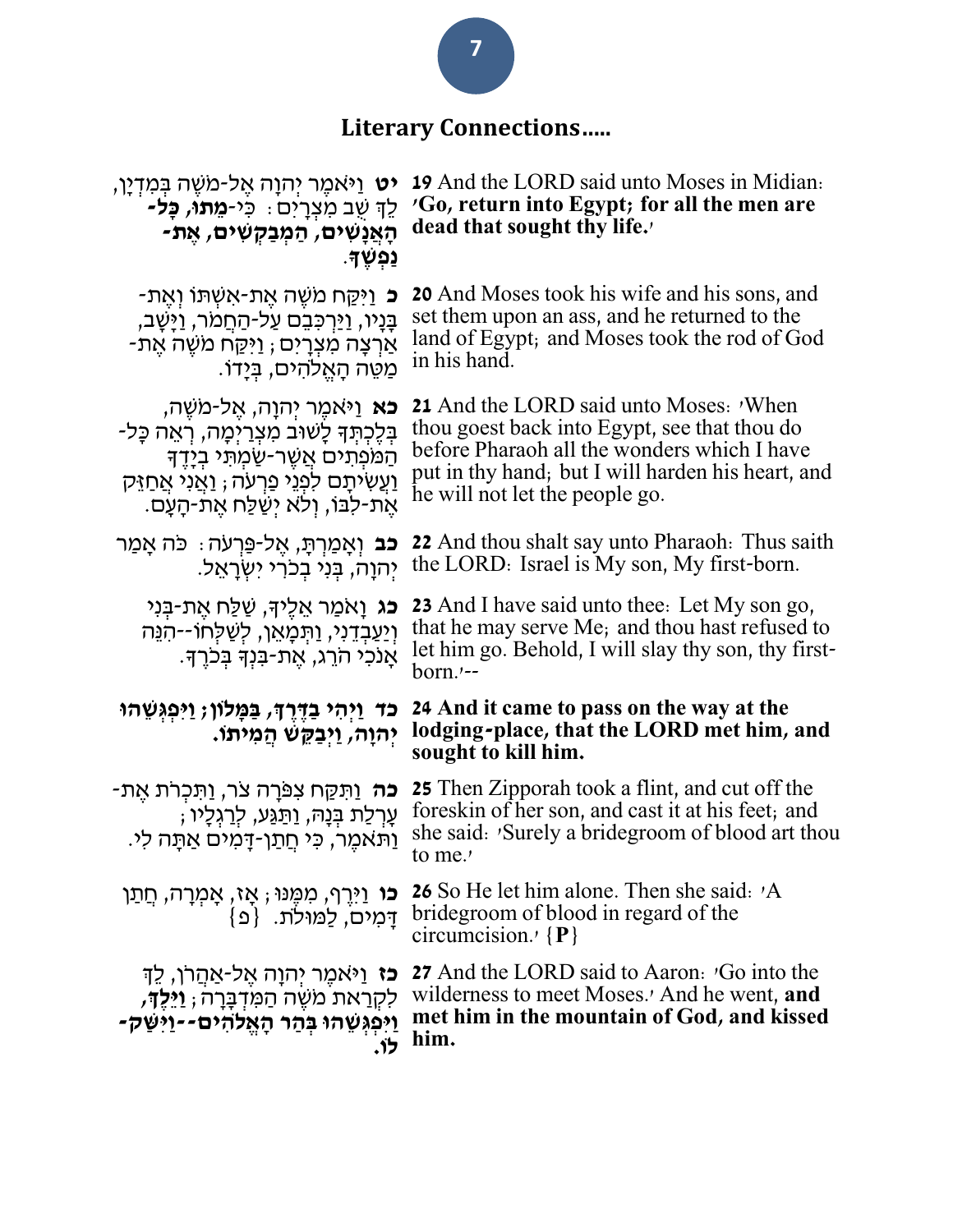## **The Two Convenants**

The Berit Bein HaBetarim, **(Bereishit Ch. 15)** "The Covenant of Parts," is one of the most important events in Jewish history. In the covenant, G-d told Abraham about the destiny of his descendants: They would be strangers in a land where they would become oppressed and enslaved. Ultimately, however, G-d would redeem them, and they would inherit the Land of Canaan (the Land of Israel).

There are two parts to the Abrahamic covenant:

- 1. Abraham's descendants would be enslaved and eventually redeemed.
- 2. They would forever inherit the Land of Canaan.

The first half of the promise was fulfilled when the children of Israel were subjugated in the land of Egypt. The second half was mostly fulfilled when Joshua conquered and settled most of the land promised to Abraham.

## **Source 8: Bereishit Ch. 17 – Berit Milah**

| א וַיִּהִי אַבְרָם, בֵּן-תִּשְׁעִים שָׁנָה וְתֵשַּׁע<br>ּשָׁנִים; וַיֵּרָא יִהוָה אֵל-אַבְרָם, וַיּאִמֵר אֵלָיו<br>אֲנִי-אֵל שַׁדַּי--הִתְהַלֵּךְ לְפָנַי, וֵהְיֵה תָמִים. | 1 And when Abram was ninety years<br>old and nine, the LORD appeared to<br>Abram, and said unto him: 'I am God<br>Almighty; walk before Me, and be<br>thou wholehearted. |
|----------------------------------------------------------------------------------------------------------------------------------------------------------------------------|--------------------------------------------------------------------------------------------------------------------------------------------------------------------------|
| ב וְאֶתְּנָה בְרִיתִי, בֵּינִי וּבֵינֶךָ ; וְאַרְבֶּה<br>אותך, במאד מאד.                                                                                                   | <b>2</b> And I will make My covenant<br>between Me and thee, and will<br>multiply thee exceedingly.'                                                                     |
| ג וַיִּפֹּל אַבְרָם, עַל-פָּנָיו ; וַיְדַבֵּר אִתּוֹ<br>אַלהים, לֵאמֹר.                                                                                                    | <b>3</b> And Abram fell on his face; and<br>God talked with him, saying:                                                                                                 |
| ד אֲנִי, הִנֵּה בִרִיתִי אִתָּךָ ; וְהָיִיתָ, לִאַב<br>ּהֲמוֹן גּוֹיִם.                                                                                                    | 4 'As for Me, behold, My covenant is<br>with thee, and thou shalt be the<br>father of a multitude of nations.                                                            |
| ֶ <b>ה</b> וְלֹא-יִקֶּרֵא עוֹד אֶת-שִׁמְךָּ, אַבְרָם ;<br>וְהָיָה שִׁמְךָּ אַבְרָהָם, כִּי אַב-הֲמוֹן גּוֹיִם                                                              | <b>5</b> Neither shall thy name any more<br>be called Abram, but thy name shall                                                                                          |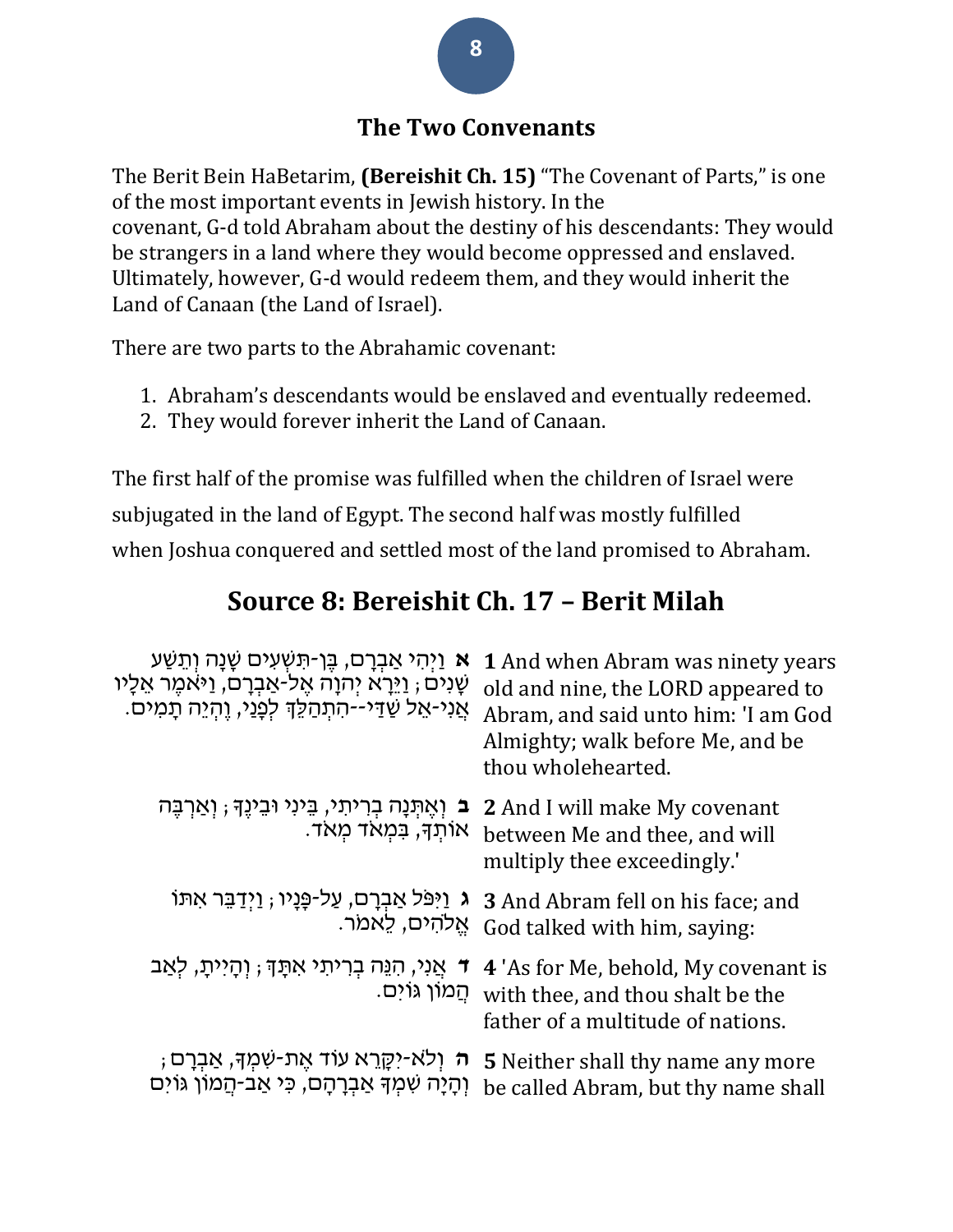|                                                                                                                                                              | ּפְתַּיִדְי<br>multitude of nations have I made<br>thee.                                                                                                                                                         |
|--------------------------------------------------------------------------------------------------------------------------------------------------------------|------------------------------------------------------------------------------------------------------------------------------------------------------------------------------------------------------------------|
| ו וְהִפְרֵתִי אֹתְךָ בִּמְאֹד מְאֹד, וּנְתַתִּיךָ<br>לְגוֹיִם; וּמְלָכִים, מִמְךָ יֵצֵאוּ.                                                                   | <b>6</b> And I will make thee exceeding<br>fruitful, and I will make nations of<br>thee, and kings shall come out of<br>thee.                                                                                    |
| ז וַהֲקָמֹתִי אֵת-בִּרִיתִי בֵּינִי וּבֵינֵךָ, וּבֵין<br>ַּזַרְעֲךָ אַחֲרֶיךָ לְדֹרֹתָם--לִבְרִית עוֹלָם<br>לְהִיוֹת לִדְ לְאלֹהִים, וּלְזַרְעֵדְ אַחֲרֵידְ. | <b>7</b> And I will establish My covenant<br>between Me and thee and thy seed<br>after thee throughout their<br>generations for an everlasting<br>covenant, to be a God unto thee and<br>to thy seed after thee. |
| ָּח וְנָתַתִּי לְךָ וּלְזַרְעֲךָ אַחֲרֶיךָ אֵת אֶרֶץ<br>מְגֻרֶיךָ, אֵת כָּל-אֶרֶץ כְּנַעַן, לַאֲחֻזַּת, עוֹלָם<br>וְהַיִיתִי לַהֶם, לֵאלהים.                 | 8 And I will give unto thee, and to<br>thy seed after thee, the land of thy<br>sojournings, all the land of<br>Canaan, for an everlasting<br>possession; and I will be their<br>God.'                            |
| <b>ָט</b> וַיּאמֶר אֱלֹהִים אֱל-אַבְרָהָם, וְאַתָּה<br>אֵת-בִּרִיתִי תִשְׁמֹר--אֲתָּה וְזַרְעֵךָ אַחֲרֵיךָ,<br>לִדֹרֹתַם.                                    | <b>9</b> And God said unto Abraham: 'And<br>as for thee, thou shalt keep My<br>covenant, thou, and thy seed after<br>thee throughout their generations.                                                          |
| ּוּבֵינֵיכֶם, וּבֵין זַרְעֲדָּ, אַחֲרֶידָּ : הִמּוֹל לָכֵם,<br>כָּל-זָכָר.                                                                                   | י זאת בְּרִיתִי אֲשֶׁר תִּשְׁמִרוּ, בֵּינִי 10 This is My covenant, which ye<br>shall keep, between Me and you and<br>thy seed after thee: every male<br>among you shall be circumcised.                         |
| יא וּנְמַלְתֶּם, אֵת בְּשַׂר עָרְלַתְכֶם ; וְהָיָה<br>לִאוֹת בִּרְית, בֵּינִי וּבֵינֵיכֵם.                                                                   | <b>11</b> And ye shall be circumcised in<br>the flesh of your foreskin; and it shall<br>be a token of a covenant betwixt Me<br>and you.                                                                          |
| יב וּבֵן-שִׁמֹנַת יָמִים, יִמּוֹל לָכֵם כָּל-זָכָר--<br>לדרתיכם ִּילִיד בָּיִת--וּמִקְנַת-כֵּסֵף מִכֹּל<br>ּבֵּן-נֵכָר, אֲשֶׁר לֹא מְזַּרְעֵךָ הוֹּא.        | <b>12</b> And he that is eight days old shall<br>be circumcised among you, every                                                                                                                                 |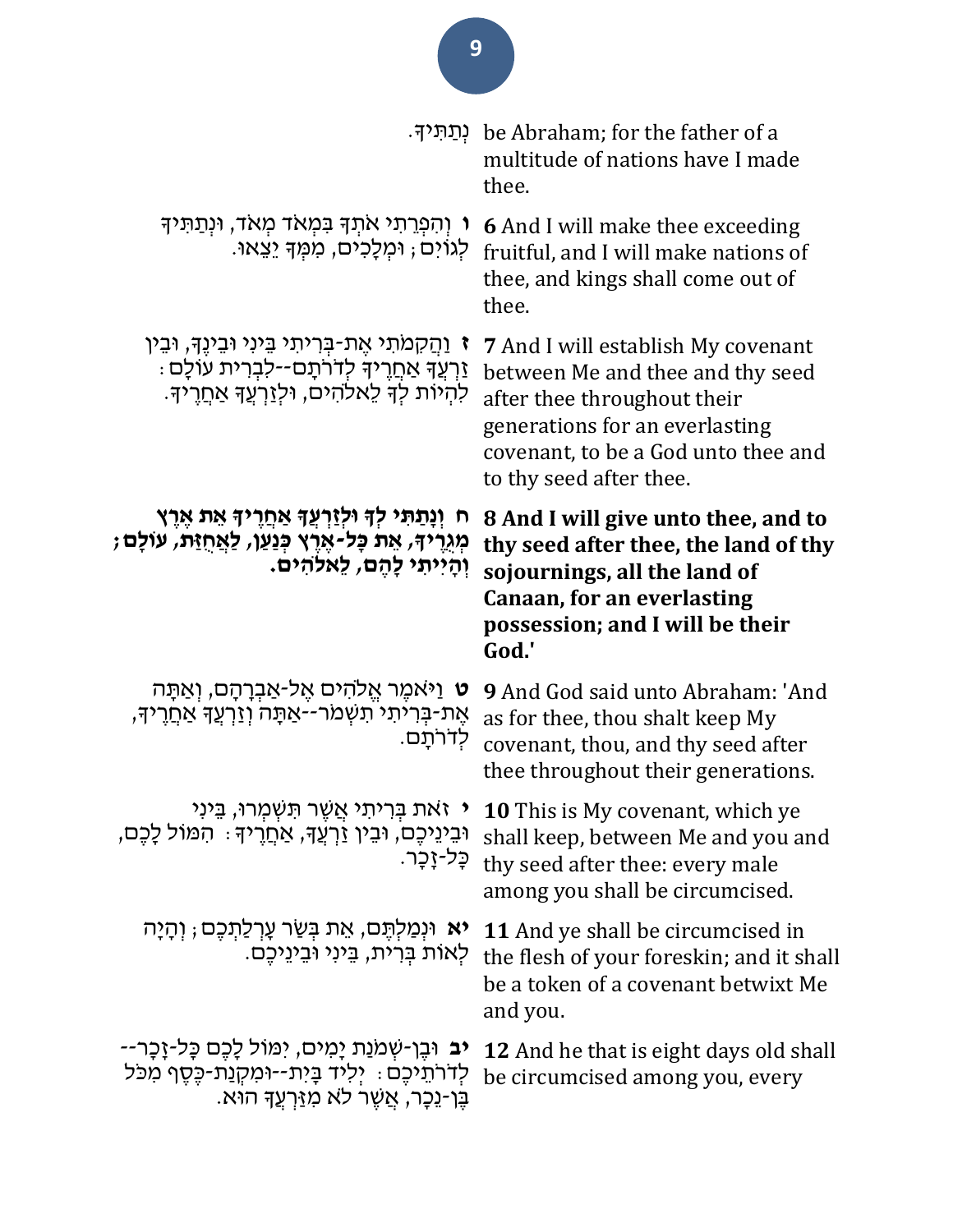|                                                                                                                                                | male throughout your generations,<br>he that is born in the house, or<br>bought with money of any foreigner,<br>that is not of thy seed.                                                 |
|------------------------------------------------------------------------------------------------------------------------------------------------|------------------------------------------------------------------------------------------------------------------------------------------------------------------------------------------|
| יג הִמּוֹל יִמּוֹל יְלִיד בֵּיתְךָ, וּמִקְנַת כַּסְפֶּךָ;<br>וְהָיִ <b>תָה בְרִיתִי בִּבְשַׂרְכֶם, לִבְרִית עוֹלָם</b> .                       | <b>13</b> He that is born in thy house, and<br>he that is bought with thy money,<br>must needs be circumcised; and My<br>covenant shall be in your flesh for<br>an everlasting covenant. |
| <b>יד</b> וְעָרֵל זָכָר, אֲשֶׁר לֹא-יִמּוֹל אֵת-בִּשַּׂר<br>עָרְלֶתוֹ--וְנִכְרְתָה הַנֶּפֶשׁ הַהִוא, מֵעַמֶּיתָ :<br>אֶת-בְּרִיתִי, הֵפַר. {ס} | 14 And the uncircumcised male who<br>is not circumcised in the flesh of his<br>foreskin, that soul shall be cut off<br>from his people; he hath broken My<br>covenant.                   |

# **Comparing and Contrasting the Two Beritot**

| <b>Berit Bein HaBetarim</b>                                                                      | <b>Berit Milah</b>                                                                                                                                                                                                                                                                                                             |
|--------------------------------------------------------------------------------------------------|--------------------------------------------------------------------------------------------------------------------------------------------------------------------------------------------------------------------------------------------------------------------------------------------------------------------------------|
| Foretells B'nai Yisrael's enslavement                                                            | Does not foretell enslavement                                                                                                                                                                                                                                                                                                  |
| No mention of Mitzvah of Milah                                                                   | Mitzvah of Milah                                                                                                                                                                                                                                                                                                               |
| Miraculous, supernatural involvement                                                             | Redemption a function of B'nai Yisrael's                                                                                                                                                                                                                                                                                       |
| of God in history                                                                                | dedication to mitzvot                                                                                                                                                                                                                                                                                                          |
| Hashem will redeem B'nai Yisrael from<br>bondage and give them the land of the<br>seven nations. | Natural vision of redemption, with no<br>mention of liberation from slavery and no<br>mention of the seven nations who must be<br>defeated for B'nai Yisrael to take possession<br>of Canaan. Rather, the emphasis is on B'nai<br>Yisrael's responsibility to keep the mitzvah<br>of milah as a "brit olam" - eternal covenant |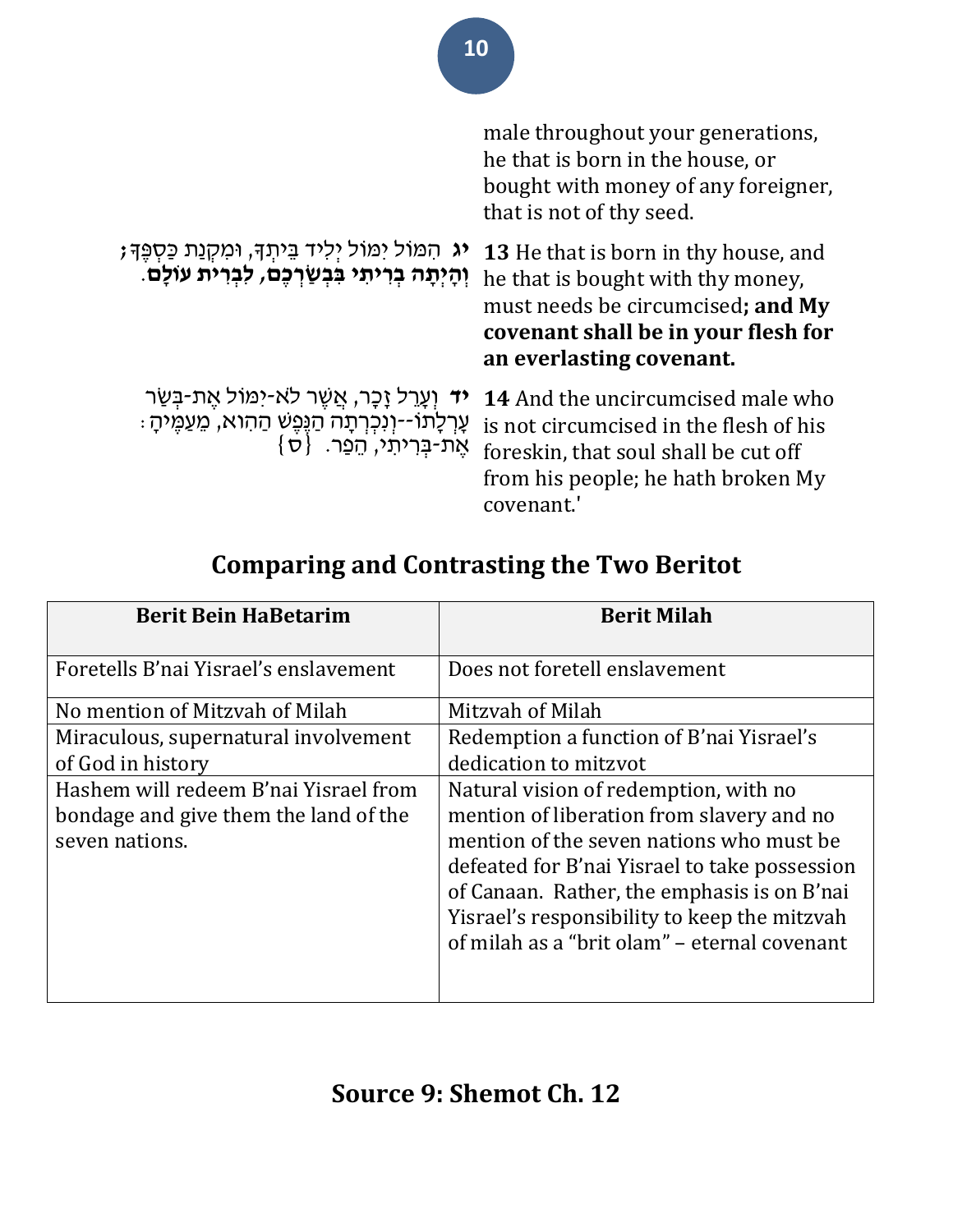## **ּמו** בְּבַיִּת אֵחֲד יֵאֲכֵל, לֹא-תוֹצִיא מִן-הַבַּיִת מִן-הַבָּשָׂר ּחוּצָה; וְעֶצֶם, לֹא תִשְׁבְּרוּ-בֹו.

**מח** וְכִי-יָגוּר אִתְּדָּ גֵּר, וְעָשָׂה פֵּסַח לַיהוָה--הִמּוֹל לוֹ כָּל-זָכָר וְ יִאָז יִקְרַב לַעֲשׂתוֹ, וְהָיָה כְּאֶזְרַח " הָׁ אָׁ רֶ ץ; **וְ כָּל-עָּ ר ל, ל ֹא-י ֹאכַל בֹו.** 

**46** In one house shall it be eaten; thou shalt not carry forth aught of the flesh abroad out of the house; neither shall ye break a bone thereof.

יִצְרָאֵל, יַעֲשׂוּ אֹתוֹ. 47 **מז** כָּל-עֲדַת יִשְׂרָאֵל, יַעֲשׂוּ אֹתוֹ. keep it.

> **48** And when a stranger shall sojourn with thee, and will keep the passover to the LORD, let all his males be circumcised, and then let him come near and keep it; and he shall be as one that is born in the land; **but no uncircumcised person shall eat thereof.**

# **Source 10: Sefer Yehoshua Ch. 5**

| <b>ּג</b> וַיַּעַשֹ-לוֹ יִהוֹשֻׁעַ,<br>- <u>ח</u> ַרְבוֹת צְרִים ; וַיָּמָל אֵת<br>בְּנֵי יִשְׂרָאֵל, אֵל-גִּבְעַת<br>הערלות.                                                | 3 And Joshua made him knives of flint, and<br>circumcised the children of Israel at Gibeath-<br>ha-araloth.                                                                                                                         |
|------------------------------------------------------------------------------------------------------------------------------------------------------------------------------|-------------------------------------------------------------------------------------------------------------------------------------------------------------------------------------------------------------------------------------|
| וְזֶה הַדָּבָר, אֲשֶׁר-מַל<br>יְהוֹשְׁעַ: כַּל-הַעֲם הַיּצֵא<br>ממצרים הַזִּכָרים כּל<br>אַנְשֶׁי הַמַּלְחֲמָה, מֶתוּ<br>בַמִּדְבָּר בַּדֶּרֶךְ, בִּצֵאתָם,<br>מִמִּצְרַיִם. | <b>4</b> And this is the cause why Joshua did<br>circumcise: all the people that came forth out<br>of Egypt, that were males, even all the men of<br>war, died in the wilderness by the way, after<br>they came forth out of Egypt. |
| ה כִּי-מִלִים הַיוּ, כַּל-הַעֲם<br>הַיּצאים; וִכָּל-הָעָם<br>הַיִּלֹדִים בַּמִּדְבָר בַּדֶרֶךְ,<br>-בְצֵאתָם מִמְצְרַים--לֹא                                                 | 5 For all the people that came out were<br>circumcised; but all the people that were<br>born in the wilderness by the way as they<br>came forth out of Egypt, had not been<br>circumcised.                                          |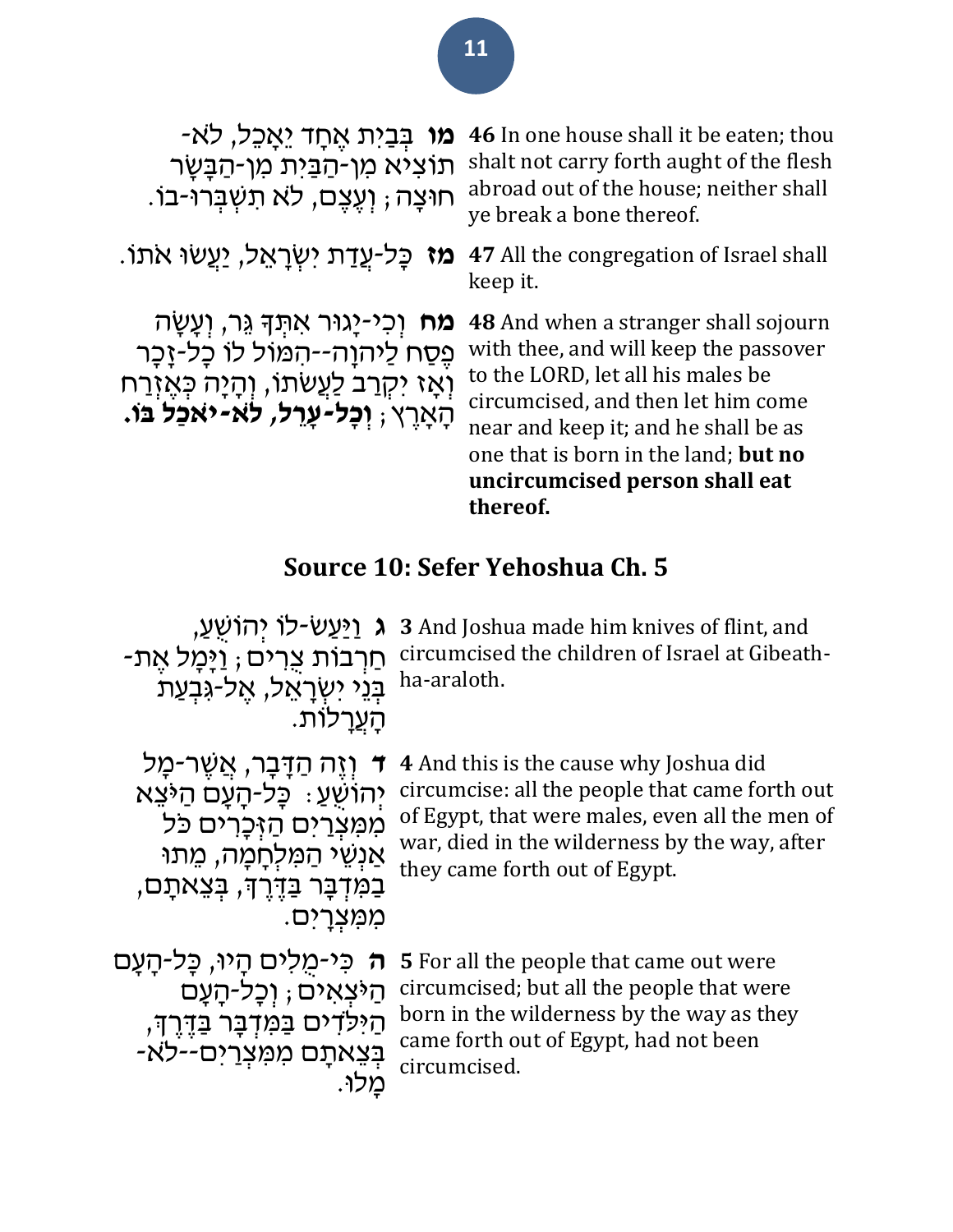| ו כִּי אַרְבָּעִים שַׁנַה, הַלְכוּ<br>ּבְנֵי-יִשְׂרָאֵל בַּמִּדְבָּר, עַד-<br>ּתּם כַּל-הַגּוֹי אַנְשֵׁי<br>המלחָמָה הַיּצְאִים<br>ממצרים, אַשֶׁר לא-שָמְעוּ<br>ּבִּקוֹל יְהוָה : אֲשֶׁר נִשְׁבַּע<br>יִהוַה, לַהֵם, לִבְלִתִּי<br>הַרְאוֹתָם אֵת-הָאָרֵץ אֲשֶׁר<br>נִשְׁבַּע יִהוָה <u>לַא</u> ֲבוֹתָם<br>לָתֶת לָנוּ, אֱרֵץ זָבַת חָלָב<br>ּוּדְבָשׁ.    |  | <b>6</b> For the children of Israel walked forty<br>years in the wilderness, till all the nation,<br>even the men of war that came forth out of<br>Egypt, were consumed, because they<br>hearkened not unto the voice of the LORD;<br>unto whom the LORD swore that He would<br>not let them see the land which the LORD<br>swore unto their fathers that He would give<br>us, a land flowing with milk and honey. |
|------------------------------------------------------------------------------------------------------------------------------------------------------------------------------------------------------------------------------------------------------------------------------------------------------------------------------------------------------------|--|--------------------------------------------------------------------------------------------------------------------------------------------------------------------------------------------------------------------------------------------------------------------------------------------------------------------------------------------------------------------------------------------------------------------|
| ז וְאֵת-בִּנֵיהֵם הֵקִים<br>תַּחִתַּם, אתַם מַל<br>יְהוֹשָׁעַ ִּ כִּי-עֲרֵלִים הָיוּ,<br>כּי לא-מָלוּ אוֹתָם בַּדָּרִךְ.                                                                                                                                                                                                                                   |  | <b>7</b> And He raised up their children in their<br>stead; them did Joshua circumcise; for they<br>were uncircumcised, because they had not<br>been circumcised by the way                                                                                                                                                                                                                                        |
| ּט וַיֹּאמֶר יְהוָה, אֶל-יְהוֹשִׁעַ,<br>9 And the LORD said unto Joshua:<br>'This day have I rolled away the<br>הַיּוֹם גַּלּוֹתי אֵת-חֵרְפַּת מִצְרַיִם,<br>reproach of Egypt from off you.'<br>מְעֲלֵיכֵם; וַיּקְרָא שֶׁם הַמָּקוֹם<br>Wherefore the name of that place<br>ּהַהוּא, גִּלְגָּל, עַד, הַיּוֹם הַזֶּה.<br>was called Gilgal, unto this day. |  |                                                                                                                                                                                                                                                                                                                                                                                                                    |
| <i>י</i> וַיַּחֲנוּ בְנֵי-יִשְׂרָאֵל, בַּגִּלְגָּל; וַיַּעֲשׂוּ<br>אֶת-הַפֶּּסַח בְּאַרְבָּעָה עָשָׂר יוֹם<br>ַלַחדָשׁ, בָּעֵרֵב--בִּעַרְבוֹת יִרִיחוֹ                                                                                                                                                                                                     |  | 10 And the children of Israel<br>encamped in Gilgal; and they kept<br>the passover on the fourteenth day<br>of the month at even in the plains of<br>Jericho.                                                                                                                                                                                                                                                      |

### **Source 11: Shemot 12:22**

ֿוּלְקַחְתֶּם אֲגִדַּת אֵזוֹב וּטְבַלְתֶּם בַּדָּם אֲשֶׁר בַּסַף וְהִגַּעְתֶּם אֶל הַמַּשְׁקוֹף וְאֶל שְׁתֵּי הַמְּזוּזֹת מִן הַדָּם אֲשֶׁר בַּסֶּף וְאַתֶּם לֹא תֵצְאוּ אִישׁ מִפֶּתַח בֵּיתוֹ עַד בֹּקֶר.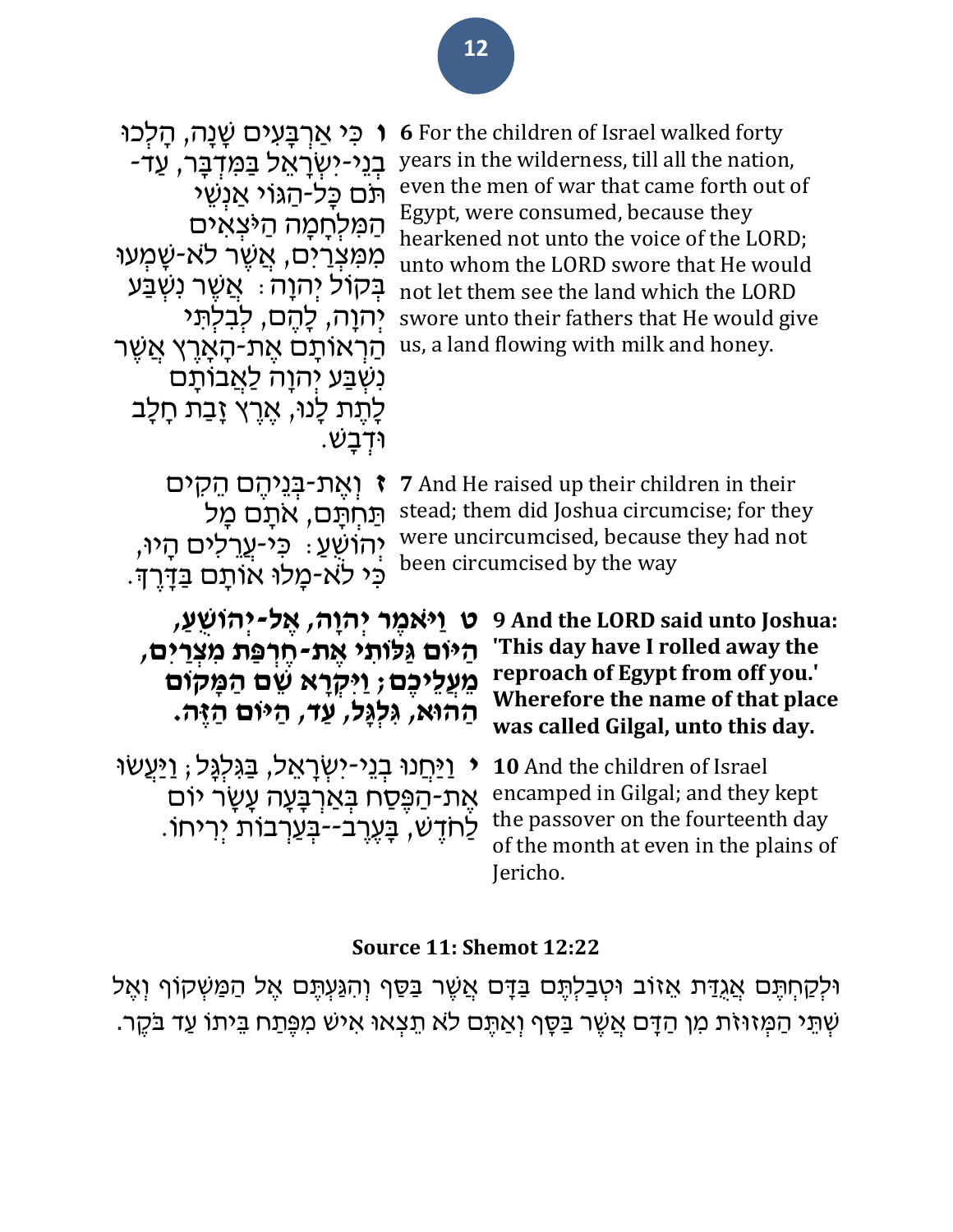Take a bunch of hyssop, dip it in the blood that is in the basin, and apply some of the blood that is in the basin to the lintel and to the two doorposts. None of you shall go outside the door of his house until morning

### **Source 12: Shemot Rabba 17:3**

### **וטבלתם בדם אשר בסף**

מה ראה הקדוש ברוך הוא להגן עליהם בדם ? כדי לזכור להם דם מילת אברהם, ובשני דמים ניצולו ישראל ממצרים, בדם פסח ובדם מילה, שנאמר )יחזקאל טז, ו( :**ואומר לך בדמיך חיי ואומר לך בדמיך חיי** ,בדם פסח ובדם מילה.

### **Source 13: From the Haggada:**

"And numerous" - as it is stated (Ezekiel 16:7), "I have given you to be numerous as the vegetation of the field, and you increased and grew and became highly ornamented, your breasts were set and your hair grew, but you were naked and barren;" "**And I passed over you and I saw you wallowing in your blood, and I said to you, you shall live in your blood, and I said to you, you shall live in your blood" (Ezekiel 16:6).**

ּוָ֫רָב. כְּמָה שֶׁנֶּאֱמַר ּ רְבָבָה כְּצֶמַח הַשָּׂדֶה נְתַתִּיךָ, וַתִּרְבִּי וַתְגְדְלִי וַתְּבאִי בַּעֲדִי עֲדָיים, <u>שָׁדַ</u>יִּם נָכנוּ וּשְׂעָרֵךְ צִמֵּחַ, וְאַתִּ ּעְרֹם וְעֵרְיָה. וָאֲעֵבֹר עָלַיִך **וָאֶרְאֵךְ מִתְבּוֹסֶסֶת בְּדָמְיִךְ, וָאמַר לָךְ בִּדָּמַיִךְ חַיִּי, וְא**ַמַר לְדִּ **בּדמֵי** חִיי

## **Pesach – Mila - Geula – Bekhora (Rivka Kahan)**

Just as the mitzvah of korban Pesach is linked halakhically to the mitzvah of brit milah, the story of geulat Mitzrayim is linked thematically to the concept of bekhora. "Beni bekhori Yisrael" serves as the thesis statement of Yetziat Mitzrayim, because Yetziat Mitzrayim demonstrates the unique, intense love relationship between Hashem and Bnai Yisrael… **The reason that makkat bekhorot is the culmination of the makkot is not only because it is the most horrific, but also because it most vividly demonstrates the truth of "beni bekhori Yisrael":** because